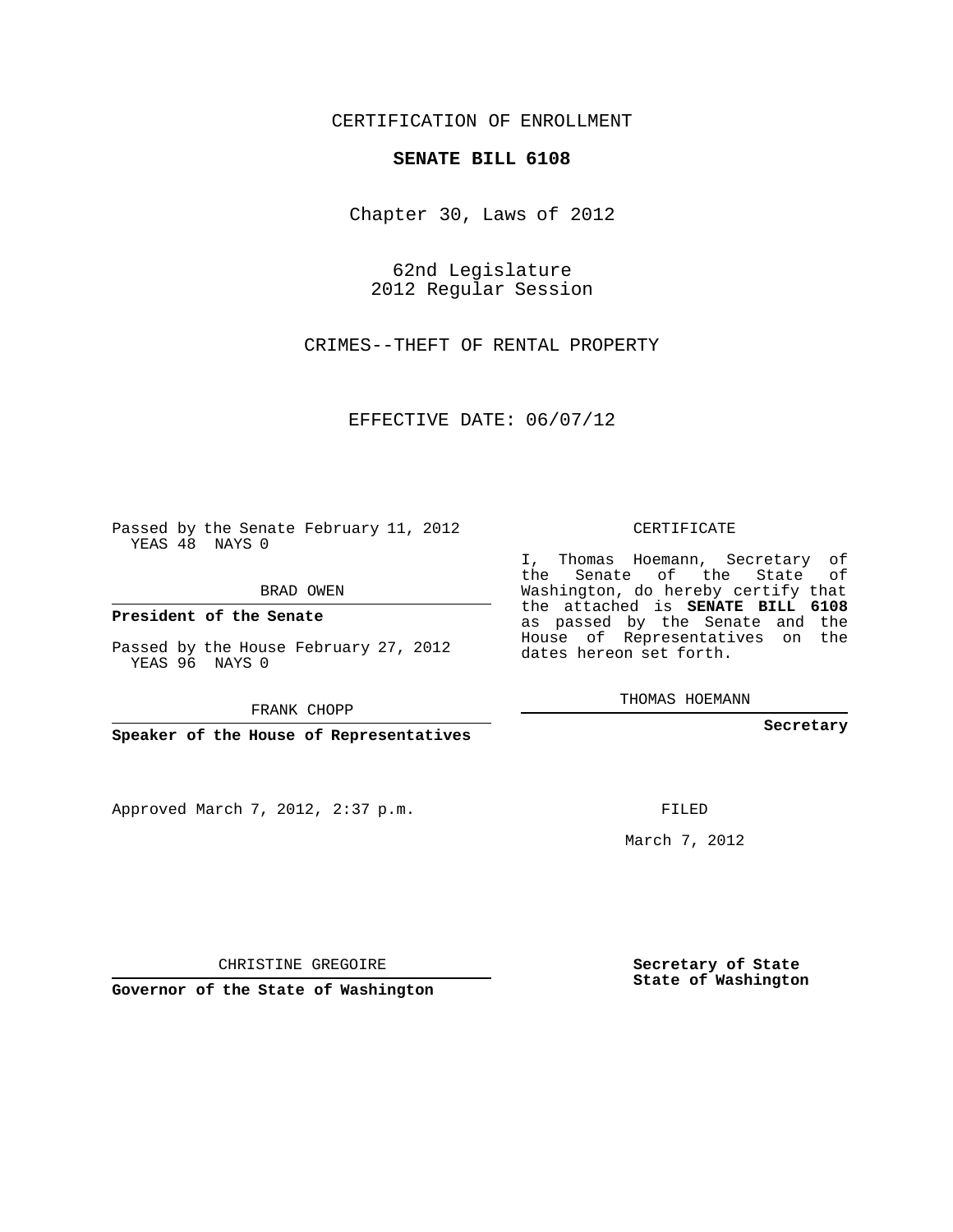## **SENATE BILL 6108** \_\_\_\_\_\_\_\_\_\_\_\_\_\_\_\_\_\_\_\_\_\_\_\_\_\_\_\_\_\_\_\_\_\_\_\_\_\_\_\_\_\_\_\_\_

\_\_\_\_\_\_\_\_\_\_\_\_\_\_\_\_\_\_\_\_\_\_\_\_\_\_\_\_\_\_\_\_\_\_\_\_\_\_\_\_\_\_\_\_\_

Passed Legislature - 2012 Regular Session

**State of Washington 62nd Legislature 2012 Regular Session By** Senators Harper and Fain

Read first time 01/11/12. Referred to Committee on Judiciary.

 AN ACT Relating to clarifying the location at which the crime of theft of rental, leased, lease-purchased, or loaned property occurs; and amending RCW 9A.56.096.

BE IT ENACTED BY THE LEGISLATURE OF THE STATE OF WASHINGTON:

 **Sec. 1.** RCW 9A.56.096 and 2009 c 431 s 11 are each amended to read as follows:

 (1) A person who, with intent to deprive the owner or owner's agent, wrongfully obtains, or exerts unauthorized control over, or by color or aid of deception gains control of personal property that is rented, leased, or loaned by written agreement to the person, is guilty of theft of rental, leased, lease-purchased, or loaned property.

 (2) The finder of fact may presume intent to deprive if the finder of fact finds either of the following:

 (a) That the person who rented or leased the property failed to return or make arrangements acceptable to the owner of the property or the owner's agent to return the property to the owner or the owner's agent within seventy-two hours after receipt of proper notice following 18 the due date of the rental, lease, lease-purchase, or loan agreement; or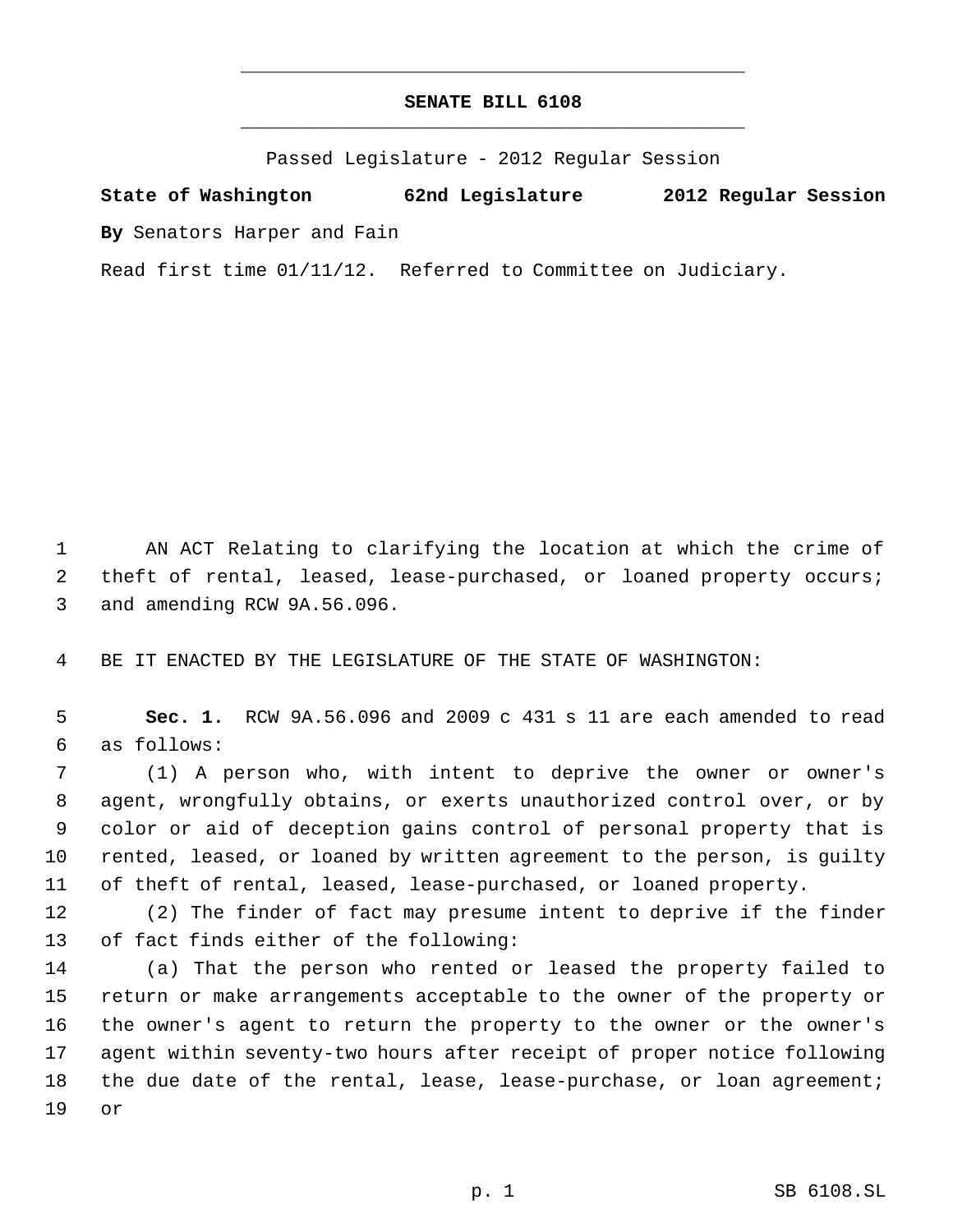(b) That the renter, lessee, or borrower presented identification to the owner or the owner's agent that was materially false, fictitious, or not current with respect to name, address, place of employment, or other appropriate items.

 (3) As used in subsection (2) of this section, "proper notice" consists of a written demand by the owner or the owner's agent made after the due date of the rental, lease, lease-purchase, or loan period, mailed by certified or registered mail to the renter, lessee, or borrower at: (a) The address the renter, lessee, or borrower gave when the contract was made; or (b) the renter, lessee, or borrower's last known address if later furnished in writing by the renter, lessee, borrower, or the agent of the renter, lessee, or borrower.

 (4) The replacement value of the property obtained must be utilized in determining the amount involved in the theft of rental, leased, lease-purchased, or loaned property.

 (5)(a) Theft of rental, leased, lease-purchased, or loaned property 17 is a class B felony if the rental, leased, lease-purchased, or loaned property is valued at five thousand dollars or more.

 (b) Theft of rental, leased, lease-purchased, or loaned property is a class C felony if the rental, leased, lease-purchased, or loaned property is valued at seven hundred fifty dollars or more but less than five thousand dollars.

 (c) Theft of rental, leased, lease-purchased, or loaned property is 24 a gross misdemeanor if the rental, leased, lease-purchased, or loaned property is valued at less than seven hundred fifty dollars.

26 (6) The crime of theft of rental, leased, lease-purchased, or loaned property may be deemed to have been committed either at the 28 physical location where the written agreement for the rental, lease, 29 lease-purchase, or loan of the property was executed under subsection 30 (1) of this section, or at the address where proper notice may be mailed to the renter, lessee, or borrower under subsection (3) of this section.

 (7) This section applies to rental agreements that provide that the renter may return the property any time within the rental period and pay only for the time the renter actually retained the property, in addition to any minimum rental fee, to lease agreements, to lease- purchase agreements as defined under RCW 63.19.010, and to vehicles loaned to prospective purchasers borrowing a vehicle by written